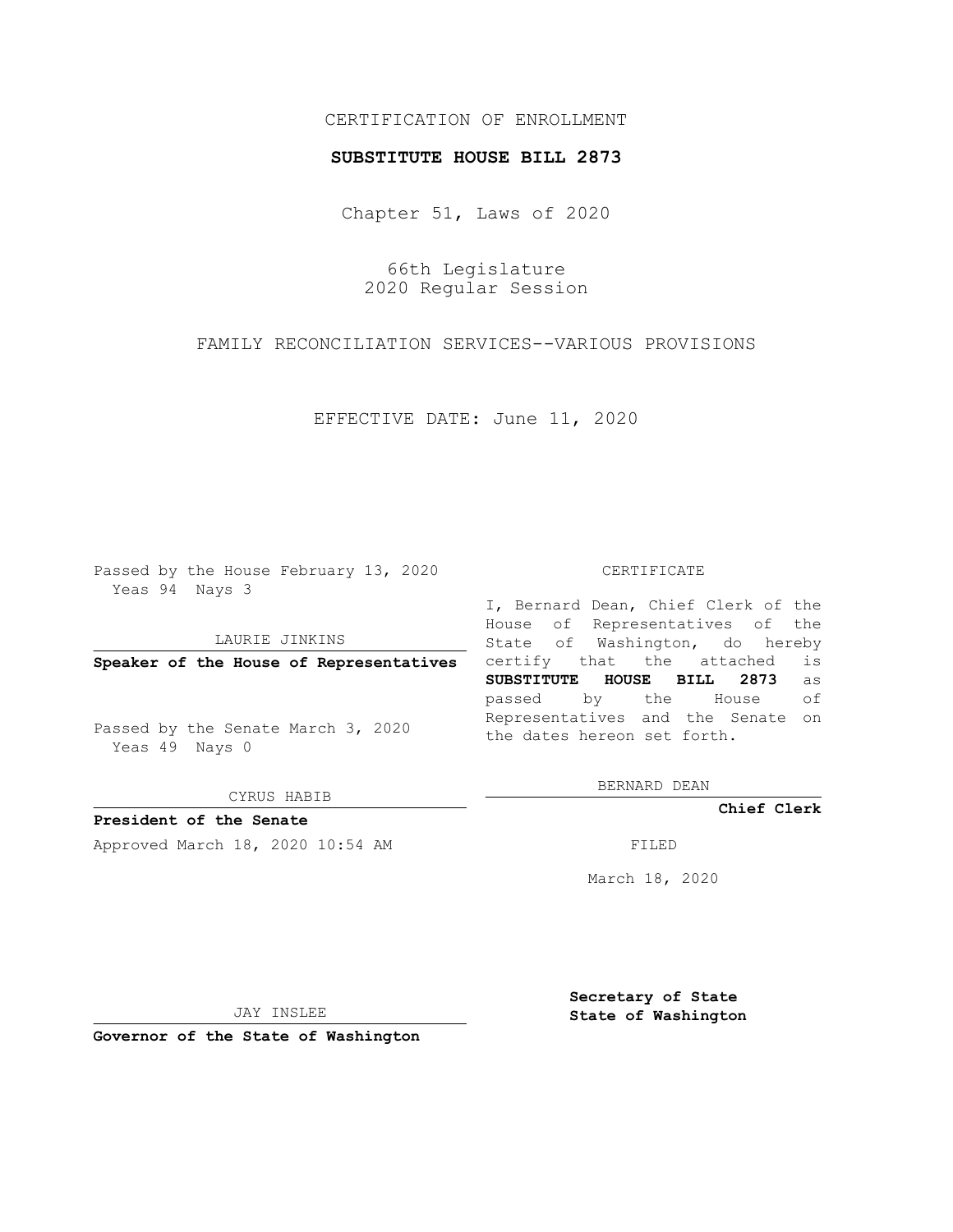## **SUBSTITUTE HOUSE BILL 2873**

Passed Legislature - 2020 Regular Session

## **State of Washington 66th Legislature 2020 Regular Session**

**By** House Human Services & Early Learning (originally sponsored by Representatives J. Johnson, Frame, Ramel, Callan, Hudgins, Ryu, Davis, Orwall, and Pollet)

READ FIRST TIME 02/07/20.

1 AN ACT Relating to families in conflict; amending RCW 13.32A.030, 2 13.32A.040, and 13.32A.150; and adding a new section to chapter 3 13.32A RCW.

4 BE IT ENACTED BY THE LEGISLATURE OF THE STATE OF WASHINGTON:

5 **Sec. 1.** RCW 13.32A.030 and 2017 3rd sp.s. c 6 s 417 are each 6 amended to read as follows:

7 As used in this chapter the following terms have the meanings 8 indicated unless the context clearly requires otherwise:

 (1) "Abuse or neglect" means the injury, sexual abuse, sexual exploitation, negligent treatment, or maltreatment of a child by any person under circumstances that indicate the child's health, welfare, and safety is harmed, excluding conduct permitted under RCW 9A.16.100. An abused child is a child who has been subjected to child 14 abuse or neglect as defined in this section.

15 (2) "Administrator" means the individual who has the daily 16 administrative responsibility of a crisis residential center, or his 17 or her designee.

18 (3) "At-risk youth" means a juvenile:

19 (a) Who is absent from home for at least seventy-two consecutive 20 hours without consent of his or her parent;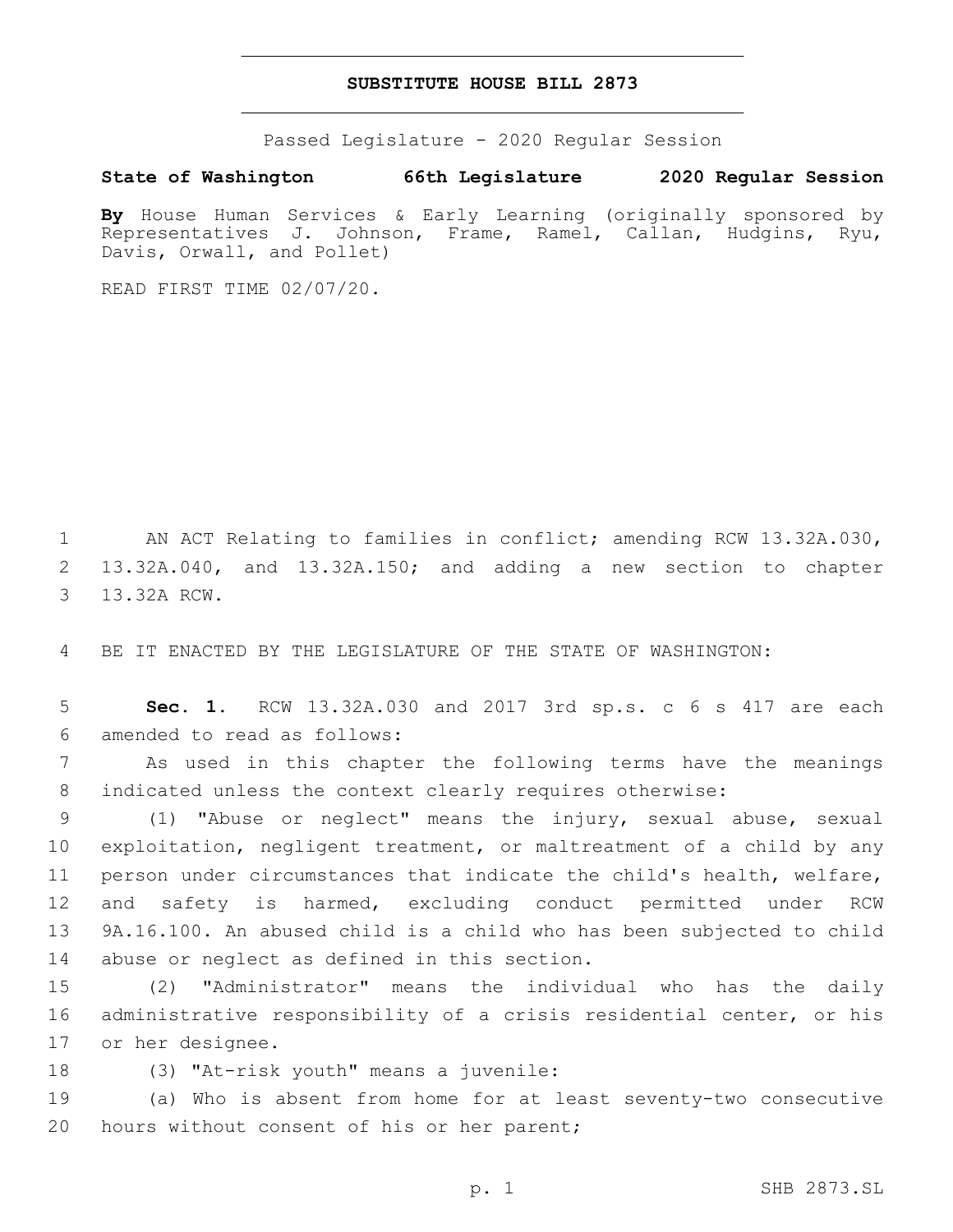(b) Who is beyond the control of his or her parent such that the child's behavior endangers the health, safety, or welfare of the 3 child or any other person; or

 (c) Who has a substance abuse problem for which there are no pending criminal charges related to the substance abuse.

 (4) "Child," "juvenile," "youth," and "minor" mean any unemancipated individual who is under the chronological age of 8 eighteen years.

(5) "Child in need of services" means a juvenile:

 (a) Who is beyond the control of his or her parent such that the child's behavior endangers the health, safety, or welfare of the 12 child or any other person;

 (b) Who has been reported to law enforcement as absent without consent for at least twenty-four consecutive hours on two or more separate occasions from the home of either parent, a crisis residential center, an out-of-home placement, or a court-ordered 17 placement; and

(i) Has exhibited a serious substance abuse problem; or

 (ii) Has exhibited behaviors that create a serious risk of harm to the health, safety, or welfare of the child or any other person;

 (c)(i) Who is in need of: (A) Necessary services, including food, shelter, health care, clothing, or education; or (B) services 23 designed to maintain or reunite the family;

 (ii) Who lacks access to, or has declined to use, these services; 25 and

 (iii) Whose parents have evidenced continuing but unsuccessful efforts to maintain the family structure or are unable or unwilling to continue efforts to maintain the family structure; or

(d) Who is a "sexually exploited child."29

 (6) "Child in need of services petition" means a petition filed in juvenile court by a parent, child, or the department seeking 32 adjudication of placement of the child.

 (7) "Crisis residential center" means a secure or semi-secure facility established pursuant to chapter 74.13 RCW.

 (8) "Custodian" means the person or entity that has the legal 36 right to custody of the child.

 (9) "Department" means the department of children, youth, and 38 families.

 (10) "Extended family member" means an adult who is a grandparent, brother, sister, stepbrother, stepsister, uncle, aunt,

p. 2 SHB 2873.SL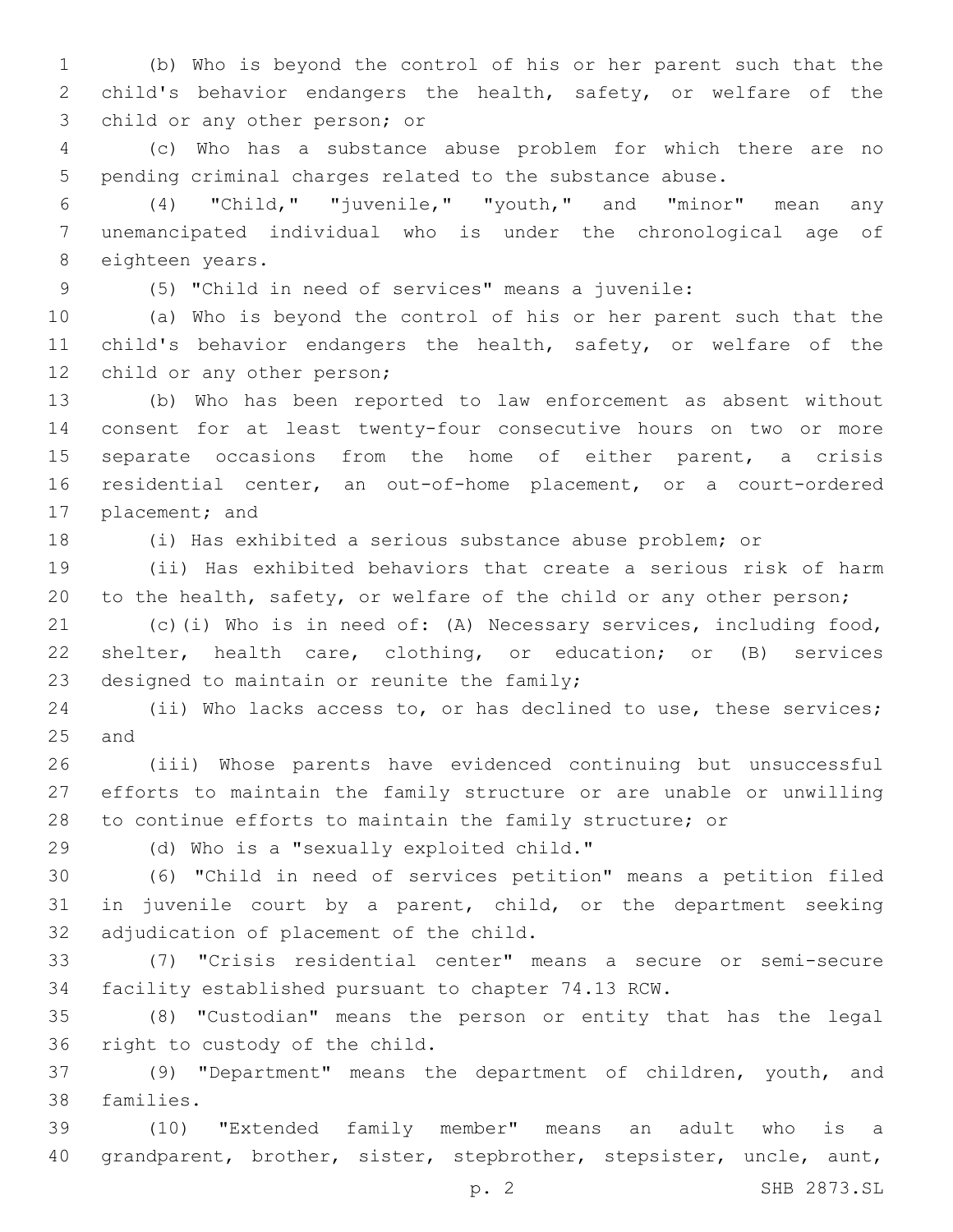or first cousin with whom the child has a relationship and is comfortable, and who is willing and available to care for the child.

 (11) "Guardian" means the person or agency that (a) has been appointed as the guardian of a child in a legal proceeding other than a proceeding under chapter 13.34 RCW, and (b) has the legal right to custody of the child pursuant to such appointment. The term "guardian" does not include a "dependency guardian" appointed 8 pursuant to a proceeding under chapter 13.34 RCW.

 (12) "Multidisciplinary team" means a group formed to provide assistance and support to a child who is an at-risk youth or a child in need of services and his or her parent. The team must include the parent, a department caseworker, a local government representative when authorized by the local government, and when appropriate, members from the mental health and substance abuse disciplines. The team may also include, but is not limited to, the following persons: Educators, law enforcement personnel, probation officers, employers, church persons, tribal members, therapists, medical personnel, social service providers, placement providers, and extended family members. The team members must be volunteers who do not receive compensation while acting in a capacity as a team member, unless the member's employer chooses to provide compensation or the member is a state 22 employee.

 (13) "Out-of-home placement" means a placement in a foster family home or group care facility licensed pursuant to chapter 74.15 RCW or 25 placement in a home, other than that of the child's parent, quardian, or legal custodian, not required to be licensed pursuant to chapter 27 74.15 RCW.

 (14) "Parent" means the parent or parents who have the legal right to custody of the child. "Parent" includes custodian or 30 quardian.

 (15) "Secure facility" means a crisis residential center, or portion thereof, that has locking doors, locking windows, or a secured perimeter, designed and operated to prevent a child from 34 leaving without permission of the facility staff.

 (16) "Semi-secure facility" means any facility, including but not limited to crisis residential centers or specialized foster family homes, operated in a manner to reasonably assure that youth placed there will not run away. Pursuant to rules established by the department, the facility administrator shall establish reasonable hours for residents to come and go from the facility such that no

p. 3 SHB 2873.SL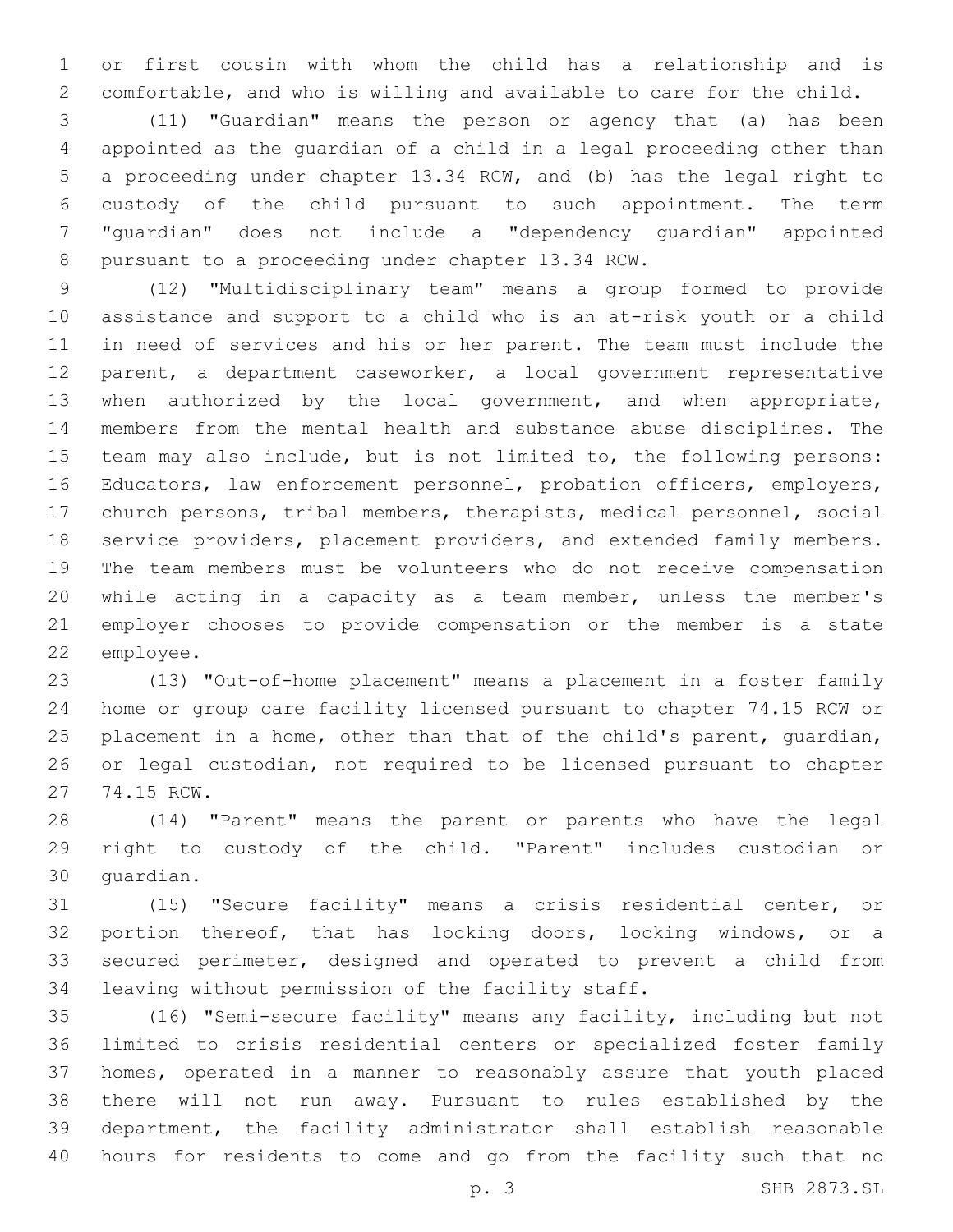residents are free to come and go at all hours of the day and night. To prevent residents from taking unreasonable actions, the facility administrator, where appropriate, may condition a resident's leaving the facility upon the resident being accompanied by the administrator or the administrator's designee and the resident may be required to notify the administrator or the administrator's designee of any intent to leave, his or her intended destination, and the probable 8 time of his or her return to the center.

 (17) "Sexually exploited child" means any person under the age of eighteen who is a victim of the crime of commercial sex abuse of a minor under RCW 9.68A.100, promoting commercial sexual abuse of a minor under RCW 9.68A.101, or promoting travel for commercial sexual 13 abuse of a minor under RCW 9.68A.102.

 (18) "Staff secure facility" means a structured group care facility licensed under rules adopted by the department with a ratio of at least one adult staff member to every two children.

 (19) "Temporary out-of-home placement" means an out-of-home placement of not more than fourteen days ordered by the court at a fact-finding hearing on a child in need of services petition.

 (20) "Family reconciliation services" means services provided by culturally relevant, trauma-informed community-based entities under 22 contract with the department, or provided directly by the department, 23 designed to assess and stabilize the family with the goal of 24 resolving crisis and building supports, skills, and connection to 25 community networks and resources including, but not limited to:

 (a) Referrals for services for suicide prevention, psychiatric or 27 other medical care, psychological care, behavioral health treatment, 28 legal assistance, or educational assistance;

(b) Parent training;

- (c) Assistance with conflict management or dispute resolution; or
- (d) Other social services, as appropriate to meet the needs of the child and the family.
- **Sec. 2.** RCW 13.32A.040 and 2000 c 123 s 3 are each amended to 34 read as follows: ((Families)) (1) The department, or a designated contractor of the department, shall offer family reconciliation services to 37 families or youth who are  $((\pm n))$  experiencing conflict  $((\theta \pm))$  and who ((are experiencing problems with at-risk youth or a child who)) may 39 be in need of services ((may request family reconciliation services

p. 4 SHB 2873.SL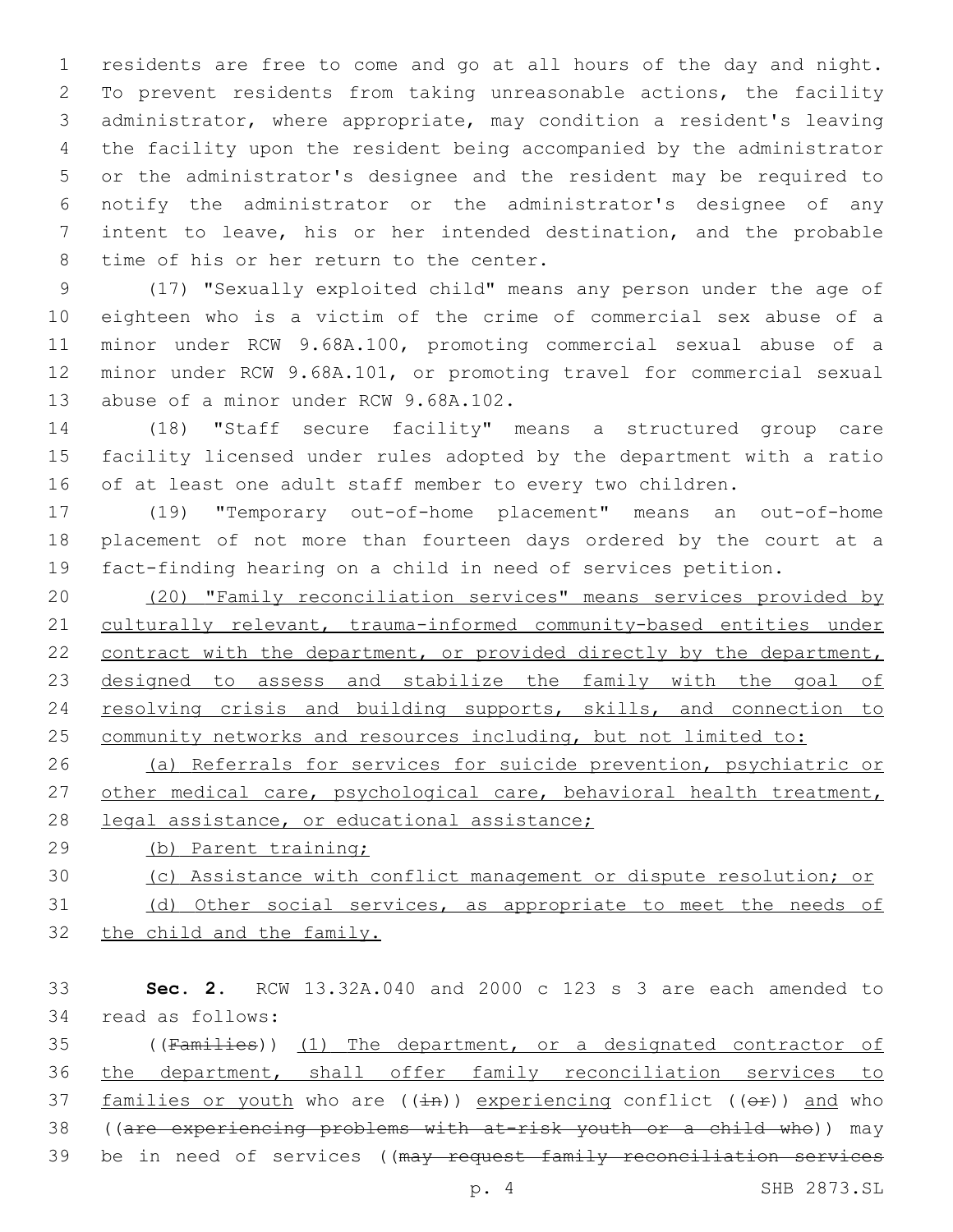from the department)) upon request from the family or youth and 2 subject to the availability of funding appropriated for this specific 3 purpose.

 (2) The department may involve a local multidisciplinary team in its response in determining the services to be provided and in providing those services. Such services shall be provided to alleviate personal or family situations which present a serious and imminent threat to the health or stability of the child or family and 9 to maintain families intact wherever possible. ((Family reconciliation services shall be designed to develop skills and supports within families to resolve problems related to at-risk 12 youth, children in need of services, or family conflicts. These services may include but are not limited to referral to services for suicide prevention, psychiatric or other medical care, or 15 psychological, mental health, drug or alcohol treatment, welfare, 16 <del>legal, educational, or other social services, as appropriate to the</del> needs of the child and the family, and training in parenting, 18 conflict management, and dispute resolution skills.))

 **Sec. 3.** RCW 13.32A.150 and 2019 c 312 s 10 are each amended to 20 read as follows:

 (1) Except as otherwise provided in this chapter, the juvenile court shall not accept the filing of a child in need of services petition by the child or the parents or the filing of an at-risk 24 youth petition by the parent, unless verification is provided that the department, or a community-based entity under contract with the 26 department, has completed a family assessment. The family assessment shall involve the multidisciplinary team if one exists. The family assessment or plan of services developed by the multidisciplinary team shall be aimed at family reconciliation, reunification, and avoidance of the out-of-home placement of the child.

 (2) A child or a child's parent may file with the juvenile court a child in need of services petition to approve an out-of-home placement for the child before completion of a family assessment. The department shall, when requested, assist either a parent or child in the filing of the petition. The petition must be filed in the county where the parent resides. The petition shall allege that the child is a child in need of services and shall ask only that the placement of a child outside the home of his or her parent be approved. The filing of a petition to approve the placement is not dependent upon the